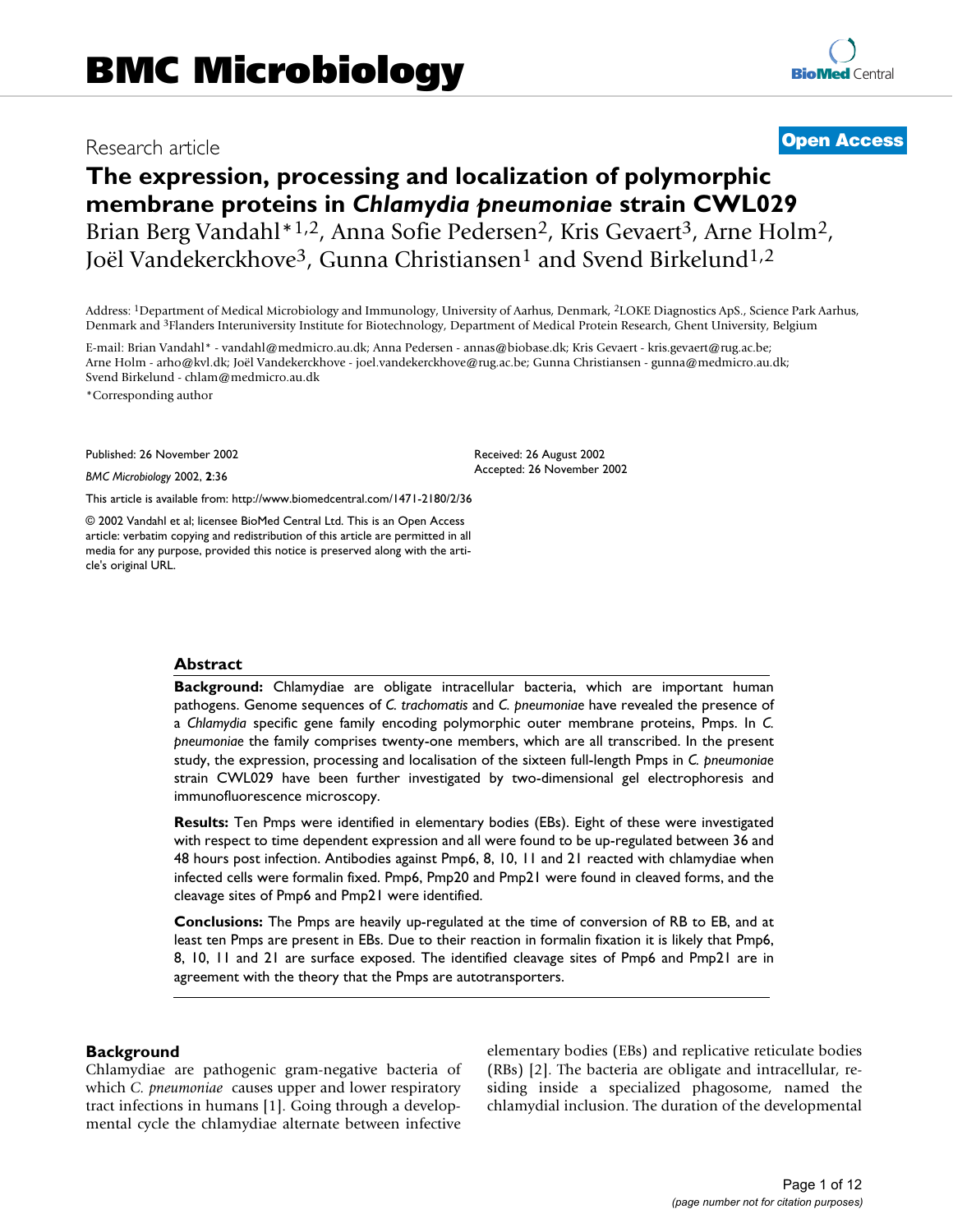cycle for *C. pneumoniae* cultivated in cell culture is about 72 hours [3].

The *C. pneumoniae* CWL029 genome sequence revealed the presence of a gene family, the *pmp* family, consisting of 21 members [4] that were paralogous to the *pmps* found in *C. trachomatis* [5] and *C. psittaci* [6–9]. The *C. psittaci* Pmps have been analysed by two-dimensional electrophoresis in an earlier study [37]. The Pmps are two-domain proteins with similarity to autotransporter proteins [4,10,11]. They are characterized by a high frequency of the two sequences FxxN and GGAI in the N-terminal part (twelve and seven repeats on average, respectively) [4], and their C-terminal part shows the characteristics of a βbarrel [10]. The GGAI motif and the prediction of a C-terminal β-barrel suggest that the Pmps are autotransporters, transporting an N-terminal passenger domain through a pore formed by their C-terminal part [10,12]. Seventeen *C. pneumoniae* Pmps contain a signal peptidase I cleavage site directing transport over the inner membrane, and two Pmps contain a signal peptidase II cleavage site suggesting lipid modification [4].

The Mw of most Pmps in *C. pneumoniae* strain CWL029 is predicted to be just below 100 kDa, but three are larger: Pmp6 is 142 kDa, Pmp20 is 178 kDa and Pmp21 is 167 kDa and Pmp12 is only 56 kDa. Four genes (*pmp3*, *4*, *5* and *17*) contain a mutation resulting in premature stop. In *C. pneumoniae* strain AR39 [13] and J138 [14]*pmp6* contains 393 less base pairs, and in strain J138 Pmp2 and Pmp4 contain frame shift mutations [14].

Variation of membrane protein expression is thought to provide protection against the immune system of the host [15] and it has been suggested that the Pmps may provide such a protection of chlamydiae. This was indicated by the findings of Birkelund *et al.* [16] and Pedersen *et al.* [17] who observed differential expression of Pmp10.

Transcripts have been detected from all Pmp genes in *C. trachomatis* [18] as well as *C. pneumoniae* [19]. As part of a large-scale proteome analysis [20], ten Pmps (Pmp2, 6, 7, 8, 10, 11, 13, 14, 20 and 21) or fragments of these were identified by mass spectrometry (MS) in *C. pneumoniae* [CWL029 EBs. The positions of these in the 2-D protein](http://www.gram.au.dk) profile can be viewed at [http://www.gram.au.dk]. In ad[dition to these, Montigiani](http://www.gram.au.dk) *et al.* [21] identified Pmp16 by MS. Grimwood *et al.* [19] found Pmp2, 6, 7, 8, 9, 11, 13, 14, 15, 16, and 18 to be present in *C. pneumoniae* CWL029 EBs by immunoblotting (IMB) using antibodies raised against synthetic 20-mer peptides. Pmp1, 19, 20 and 21 were not detected although full-length genes encode these. Pmp6 migrated around 100 kDa although it theoretically should be 144 kDa.

The detection of Pmp6 forty kDa below the predicted value has been interpreted by Henderson and Lam [10] as an indication that an N-terminal passenger domain is cleaved off, which is frequently seen for autotransporters. In strains AR39 and TW183, sharing the 393 base pair deletion, Pmp6 was detected at the resulting theoretical fulllength position of 130 kDa by Grimwood *et al.* [19].

In the study described in this paper, 2-D PAGE was used to elucidate the expression pattern of the *C. pneumoniae* Pmps in CWL029 at different times during the developmental cycle. Pmp6, Pmp20 and Pmp21 were found to be cleaved and the cleavage sites of Pmp6 and Pmp21 were identified. IMF was used to determine whether Pmps could be detected at the surface of the bacteria.

# **Results**

The proteome study by Vandahl *et al.* [20] was not conclusive on the absence of any Pmps. Hence, we performed 2- D immnoblotting (IMB) to identify the 2-D PAGE position of expressed Pmps not earlier mapped. Pmp3, 4, 5, 12 and 17 were omitted from the study because these are truncated. Polyclonal antibodies (pAbs) were obtained by immunization of rabbits with recombinant proteins produced in *E. coli* (table 1). Antigens were raised against the N-terminal part of Pmp6, 7, 8, 10, 13, 14, 15, 16, 18, 19, 20 and 21 because antibodies raised against full length Pmps showed cross-reactivity. The N-terminal part is the most variable and has been detected at the surface for *C. psittaci* Pmps [9]. All the obtained pAbs reacted in 1-D IMB with the recombinant Pmps to which they were raised (data not shown). The antigen for IMB was EB lysate. Reacting spots (figure [1](#page-2-0)A) were identified by comparison to a reference gel upon autoradiography of the blot (figure [1](#page-2-0)B) [22] or by MS analysis of spots excised from corresponding gels.

The proteins detected by each antibody are listed in table 1 using bold for strong reaction and plain for weaker reaction. PAb203-rPmp10 was mono-specific for Pmp10. The antibodies against rPmp2, rPmp7, rPmp8 and rPmp11 recognized these Pmps (respectively), and additional Pmps as listed in table 1. PAb221-rPmp6 recognized the 91 kDa spot that was earlier identified as originating from Pmp6 [20] and in addition another Pmp6 spot at 60 kDa marked X in figure [1A](#page-2-0). PAb236-rPmp20 recognized a spot located just above the 90 kDa Pmps, which was earlier identified as originating from Pmp20 [20]. PAb237 rPmp21 recognized the 91 kDa Pmp6 spot, Pmp13 and a 48 kDa Pmp21 fragment marked Y in figure [1C](#page-2-0). The results with antibodies against rPmp1 and rPmp9 were inconclusive and MS identification of these Pmps could not be obtained. Antibodies against rPmp16 and rPmp18 both reacted with Pmp8 and Pmp10 but no other proteins. Antibodies against rPmp15 and rPmp19 did not re-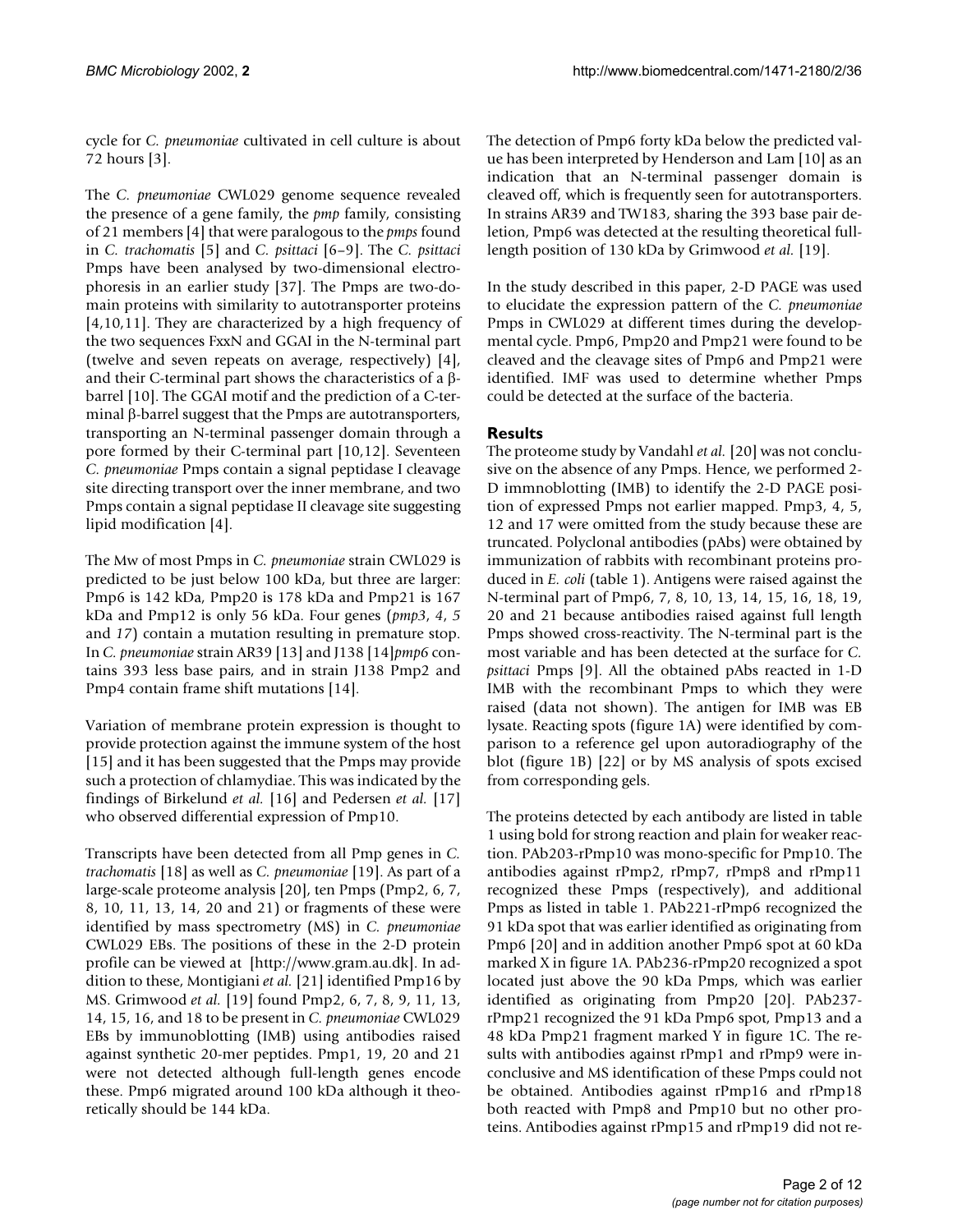<span id="page-2-0"></span>

**2-D immunoblotting of EB proteins** Radiolabeled proteins from EBs purified 72 hpi were separated by 2-D PAGE and electroblotted onto PVDF membranes. The membranes were reacted with polyclonal rabbit antibodies raised against recombinant Pmp. Bound antibodies were visualized by color reagents and membranes were afterwards exposed to X-ray films so that reacting spots could be identified by comparison to an annotated gel. **A:** PVDF blot of EB proteins reacted with Pmp6 pAb221, X shows a C-terminal fragment of Pmp6 recognized by Pmp6-pAb221; **B:** Autoradiography of A; **C:** PVDF blot of EB proteins reacted with pAb237-rPmp21, Y shows an N-terminal fragment of Pmp21 recognized by pAb237-rPmp21.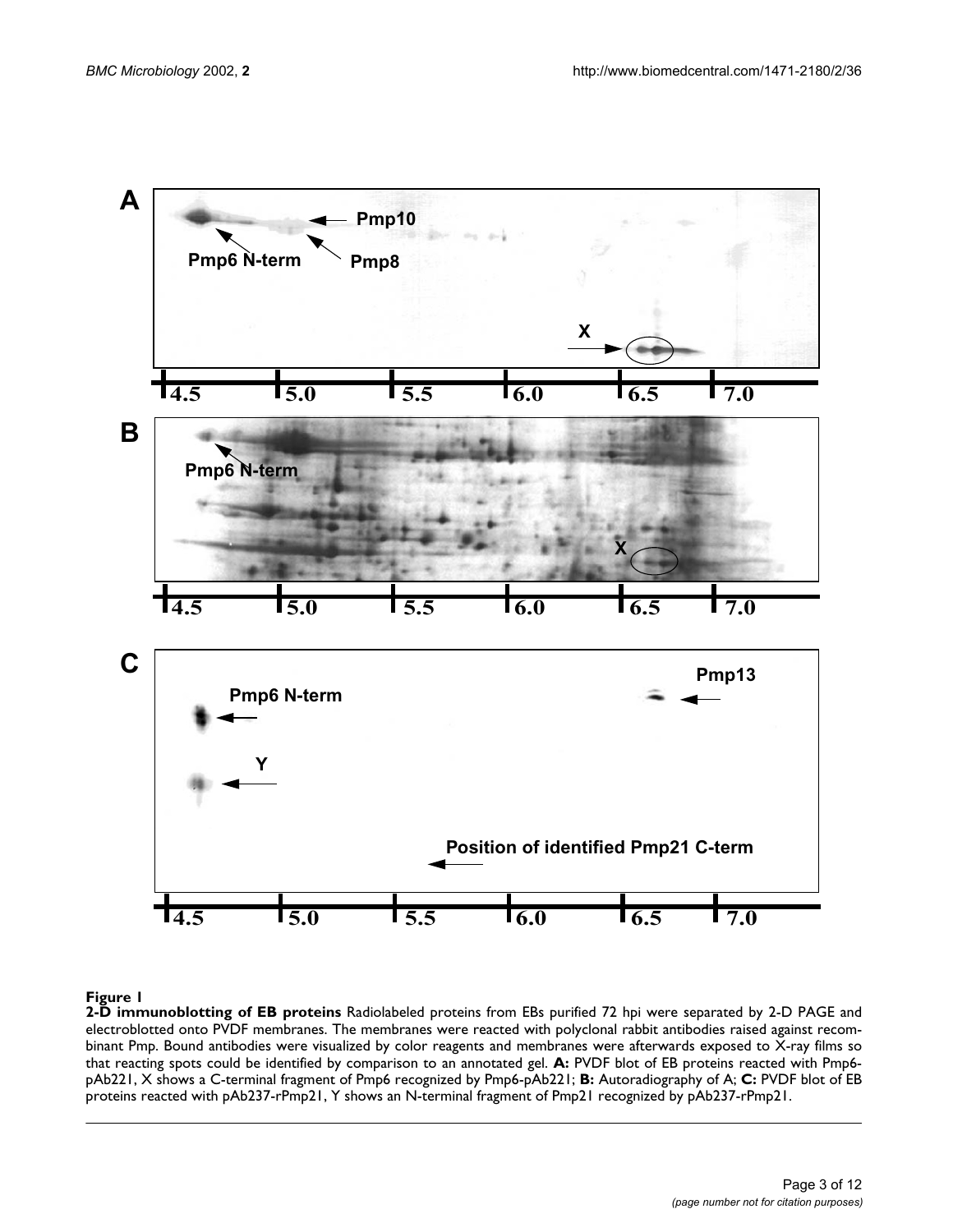| pAb | Pmp                      | CI.           | Fam.      | L | aa   | cloned      | <b>MS</b>      | G                        | M | <b>IMB</b>              | MeOH | Form. |
|-----|--------------------------|---------------|-----------|---|------|-------------|----------------|--------------------------|---|-------------------------|------|-------|
| 204 |                          |               | G         |   | 923  | $26 - 923$  | $\blacksquare$ | ۰                        |   | 12 6 78 10 13 14 20 21  | X    |       |
| 207 | $\mathbf{2}$             |               | G         |   | 842  | $20 - 842$  | X              | S                        | M | 26810                   | X    |       |
| ٠   | $3*$                     |               | G         |   |      |             |                |                          |   |                         |      |       |
| ٠   | $4*$                     |               | G         |   |      |             |                |                          |   |                         |      |       |
| ۰.  | $5*$                     |               | G         |   |      |             |                |                          |   |                         |      |       |
| 221 | 6                        | Ш             | G         |   | 1408 | $18 - 905$  | $N+C$          | S                        | M | 6810X                   | X    | X     |
| 220 | $\overline{\phantom{a}}$ | Ш             | G         |   | 937  | $25 - 545$  | X              | S                        |   | 2678101113              | X    | ۰     |
| 201 | 8                        | $\mathbf{II}$ | G         |   | 931  | $21 - 931$  | X              | S                        | M | 810                     | X    | X     |
| 208 | 9                        | Ш             | G         |   | 929  | 27-929      | $\blacksquare$ | S                        |   | 26789 10 11 13 14<br>20 | X    | u     |
| 203 | $\overline{10}$          | Ш             | G         | Ш | 929  | $20 - 929$  | X              | $\blacksquare$           | M | 10                      | X    | X     |
| 195 | $\mathbf{H}$             | Ш             | G         | Ш | 929  | $1 - 929$   | X              | W                        | M | 6 1 1                   | X    | X     |
| ۰.  | 12#                      | Ш             |           |   |      |             |                |                          |   |                         |      |       |
| 222 | 13                       | $\mathbf{II}$ | G         |   | 974  | $20 - 542$  | X              | S                        | M | not performed           | X    |       |
| 228 | $\overline{14}$          | $\mathbf{II}$ | H         |   | 979  | 25-492      | X              | S                        | M | not performed           | X    |       |
| 229 | 15                       | Ш             | EF        |   | 939  | $18 - 478$  | $\blacksquare$ | W                        |   |                         | ٠    |       |
| 230 | 16                       | Ш             | EF        | N | 935  | $1 - 472$   | ٠              | S                        | M | 810                     | ۰    |       |
| ٠.  | $17*$                    | Ш             | EF        |   |      |             |                |                          |   |                         |      |       |
| 231 | 18                       | Ш             | EF        | N | 893  | $I - 566$   | $\blacksquare$ | P                        |   | 810                     | ٠    |       |
| 234 | 19                       | IV            | A         |   | 948  | $22 - 501$  | ۰              |                          |   |                         |      |       |
| 236 | 20                       | IV            | <b>BC</b> |   | 1724 | $22 - 1272$ | X              | $\overline{\phantom{a}}$ | M | 20 13                   |      |       |
| 237 | 21                       |               | D         |   | 1610 | $52 - 1129$ | $N+C$          | $\overline{\phantom{a}}$ | M | 6 13Y                   | X    | X     |

**Table 1: Overview of Pmps, antibodies and immunoblot reactions**

**pAb:** Antibody number; **Pmp:** Pmp number: \*, genes containing a premature stop; #, naturally short gene; shading indicates either \* or #. **Cl.**: Cluster in the *C. pneumoniae* genome.**L**: Predicted leader sequences: I, signal peptidase I cleavage site; II, signal peptidase II cleavage site; -, no predicted cleavage site. **Fam.**: Closest related *C. trachomatis* Pmp. **aa:** Amino acids in full-length Pmp. **cloned:** First and last amino acid in the recombinant protein. MS: Mass spectrometry identification by: X, peptides dispersed along the entire sequence; N, peptides localized to the N-terminal part; C, peptides localized to the C-terminal part; -, not identified by MS. **G:** Detection in 1D IMB by Grimwood *et al*.: S, strong reaction; W, weak reaction; P, possible reaction; -, no reaction. **M:** Detection by Montigiani *et al.* [24]: M, MS and immunoblot identification; I, immunoblot detection alone. **IMB:** Immunoblotting results: bold numbers indicate strong reaction; X is a C-terminal fragment of Pmp6; Y is an N-terminal fragment of Pmp21; results marked ? were inconclusive. **MeOH:** MeOH fixation IMF at 72 hpi: X, reaction; -, no reaction. **Form**.: Formalin fixation IMF at 72 hpi: X specific reaction; u, unspecific reaction; -, no reaction.

act with any EB proteins. We were thus not able to detect Pmp 15, 16, 18 and 19 by IMB using EB lysates as antigen.

#### *Identification of cleaved Pmps*

The antibodies against the high molecular weight Pmps (Pmp6, Pmp20 and Pmp21) recognized protein spots at lower molecular weight than expected. PAb221-rPmp6 recognized a set of spots, X, at 60 kDa (figure [1A](#page-2-0)) in addition to the earlier identified 91 kDa fragment of Pmp6. MS analysis of a tryptic digest of X revealed peptides from the C-terminal part of Pmp6 (singly underlined peptides, figure [2\)](#page-4-0). In contrast, the mass spectra from the Pmp6 spot at 91 kDa was found to contain peptides solely from the N-terminal part of Pmp6 (doubly underlined peptides, figure [2](#page-4-0)). To verify the identifications, gels were electroblotted onto PVDF membranes and N-terminal amino acid sequences of the proteins were assessed by Edman degradation. The sequence obtained from X (xVPVVPVAP) confirmed that it was a C terminal fragment of Pmp6 as it matched an internal sequence of Pmp6 (872SVPVVPVAP) (figure [2\)](#page-4-0). The sequence obtained from the N-terminal fragment (xNTDLxSSD) matched a sequence of Pmp6 (24ANTDLSSSD) that confirmed cleavage at the signal

peptidase I cleavage site predicted by Signal-P [23,24] (figure [2\)](#page-4-0). As seen in figure [2](#page-4-0), these cleavage sites explain the observed pI and Mw coordinates. Also in figure [2,](#page-4-0) a model of Pmp6 is shown where the internal cleavage site is mapped relative to the predicted domains.

PAb237-rPmp21 reacted with a novel spot pattern, Y, at 66 kDa (figure [1](#page-2-0)C). A tryptic digest of Y was found to contain solely N-terminal peptides of Pmp21 by MS analysis (amino acids 122–130, 181–202, 203–213, 251–268, 493–510, and 530–548). The earlier identified Pmp21 spot at 48 kDa [20] was found to contain solely C-terminal peptides (amino acids 1205–1223, 1251–1273, 1279–1289, 1295–1311, 1312–1326, 1315–1326, 1400– 1417, 1447–1457, 1464–1483, 1465–1483, 1484–1494, 1502–1521, 1504–1521, 1525–1540, 1594–1606). No reaction was observed with the latter spot (figure [1C](#page-2-0)) explained by the fact that pAb237-rPmp21 was raised against a recombinant protein covering only the N-terminal part of Pmp21, up to amino acid 1129 (table 1). Edman degradation of the 48 kDa spot revealed a sequence matching an internal sequence of Pmp21 (1185SSPTPNKDKA) thereby identifying the cleavage site.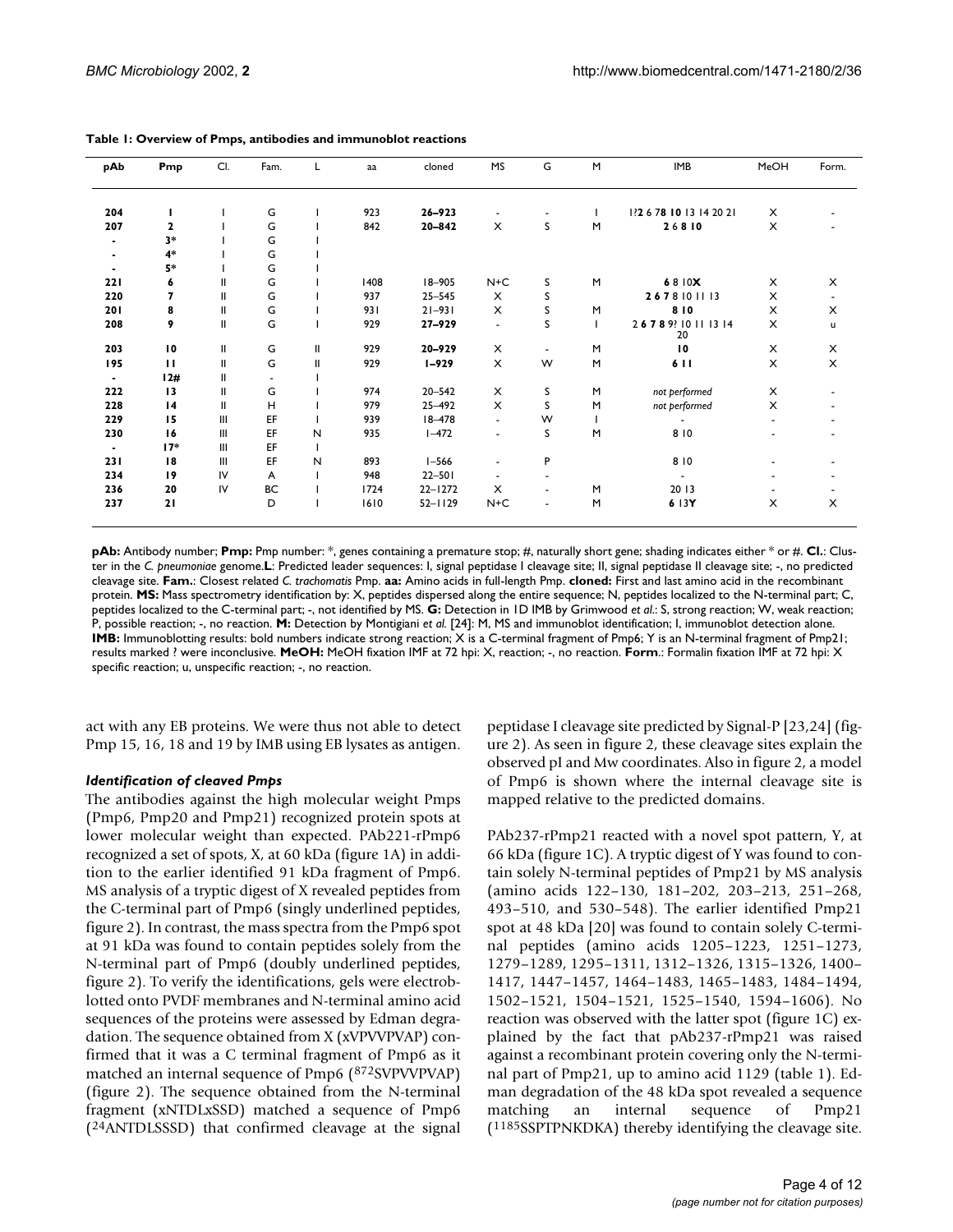<span id="page-4-0"></span>

| 0001 MKYSLPWLLT SSALVFSLHP LMAANTDLSS SDNYENGSSG SAAFTAKETS DASGTTYTLT |
|------------------------------------------------------------------------|
| 0061 SDVSITNVSA ITPADKSCFT NTGGALSFVG ADHSLVLOTI ALTHDGAAIN NTNTALSFSG |
| 0121 FSSLLIDSAP ATGTSGGKGA ICVTNTEGGT ATFTDNASVT LOKNTSEKDG AAVSAYSIDL |
| 0181 AKTTTAALLD ONTSTKNGGA LCSTANTTVO GNSGTVTFSS NTATDKGGGI YSKEKDSTLD |
| 0241 ANTGVVTFKS NTAKTGGAWS SDDNLALTGN TOVLFOENKT TGSAAOANNP EGCGGAICCY |
| 0301 LATATDKTGL AISONOEMSF TSNTTTANGG AIYATKCTLD GNTTLTFDON TATAGCGGAI |
| 0361 YTETEDFSLK GSTGTVTFST NTAKTGGALY SKGNSSLTGN TNLLFSGNKA TGPSNSSANO |
| 0421 EGCGGAILAF IDSGSVSDKT GLSIANNOEV SLTSNAATVS GGAIYATKCT LTGNGSLTFD |
| 0481 GNTAGTSGGA IYTETEDFTL TGSTGTVTFS TNTAKTGGAL YSKGNNSLSG NTNLLFSGNK |
| 0541 ATGPSNSSAN OEGCGGAILS FLESASVSTK KGLWIEDNEN VSLSGNTATV SGGAIYATKC |
| 0601 ALHGNTTLTF DGNTAETAGG AINTETEDFT LTGSTGTVTF STNTAKTAGA LHTKGNTSFT |
| 0661 KNKALVFSGN SATATATTTT DOEGCGGAIL CNISESDIAT KSLTLTENES LSFINNTAKR |
| 0721 SGGGIYAPKC VISGSESINF DGNTAETSGG AINSKNLSIT ANGPVSFTNN SGGKGGAINI |
|                                                                        |
| 0781 ADSGELSLEA IDGDITFSGN RATEGTSTPN SIHLGAGAKI TKLAAAPGHT IYFYDPITME |
| 0841 APASGGTIEE LVINPVVKAI VPPPOPKNGP IASVPVVPVA PANPNTGTIV FSSGKLPSOD |
| 0901 ASIPANTTTI LNOKINLAGG NVVLKEGATL OVYSFTOOPD STVFMDAGTT LETTTTNNTD |
| 0961 GSIDLKNLSV NLDALDGKRM ITIAVNSTSG GLKISGDLKF HNNEGSFYDN PGLKANLNLP |
| 1021 FLDLSSTSGT VNLDDFNPIP SSMAAPDYGY OGSWTLVPKV GAGGKVTLVA EWOALGYTPK |
| 1081 PELRATLVPN SLWNAYVNIH SIQOEIATAM SDAPSHPGIW IGGIGNAFHO DKOKENAGFR |
| 1141 LISRGYIVGG SMTTPOEYTF AVAFSOLFGK SKDYVVSDIK SOVYAGSLCA OSSYVIPLHS |
| 1201 SLRRHVLSKV LPELPGETPL VLHGOVSYGR NHHNMTTKLA NNTOGKSDWD SHSFAVEVGG |
| 1261 SLPVDLNYRY LTSYSPYVKL OVVSVNOKGF OEVAADPRIF DASHLVNVSI PMGLTFKHES |
| 1321 AKPPSALLLT LGYAVDAYRD HPHCLTSLTN GTSWSTFATN LSROAFFAEA SGHLKLLHGL |

|                    | <b>Theoretical values</b> |      | <b>Observed values</b> |              |      |  |
|--------------------|---------------------------|------|------------------------|--------------|------|--|
| Fragment           | kDa                       | pI   | Fragment               | kDa          | pI   |  |
| <b>Full length</b> | 142.3                     | 5.28 | <b>Full length</b>     | not observed |      |  |
| N-terminal         | 84.8                      | 4.64 | <b>Acidic spot</b>     | 91.3         | 4.63 |  |
| C-terminal         | 57.5                      | 6.75 | <b>Basic spot</b>      | 60.0         | 6.67 |  |



**Pmp6 fragments** [Peptides identified from the acidic protein spot by MS are doubly underlined. Peptides identified from the](http://www.expasy.ch/tools/pi_tool.html) basic spot are singly underlined. Amino acids from N-terminal sequences obtained by Edman degradation of the fragments are shown in bold. GGAI/L repeats are boxed. Notice that all repeats are located N-terminally of the cleavage site. Theoretical pI [and Mw values of fragments were calculated by the Compute pI/Mw tool \[http://www.expasy.ch/tools/pi\\_tool.html\]. A sche](http://www.expasy.ch/tools/pi_tool.html)matic drawing of the predicted domains is shown at the bottom, the pair of scissors representing the internal cleavage site.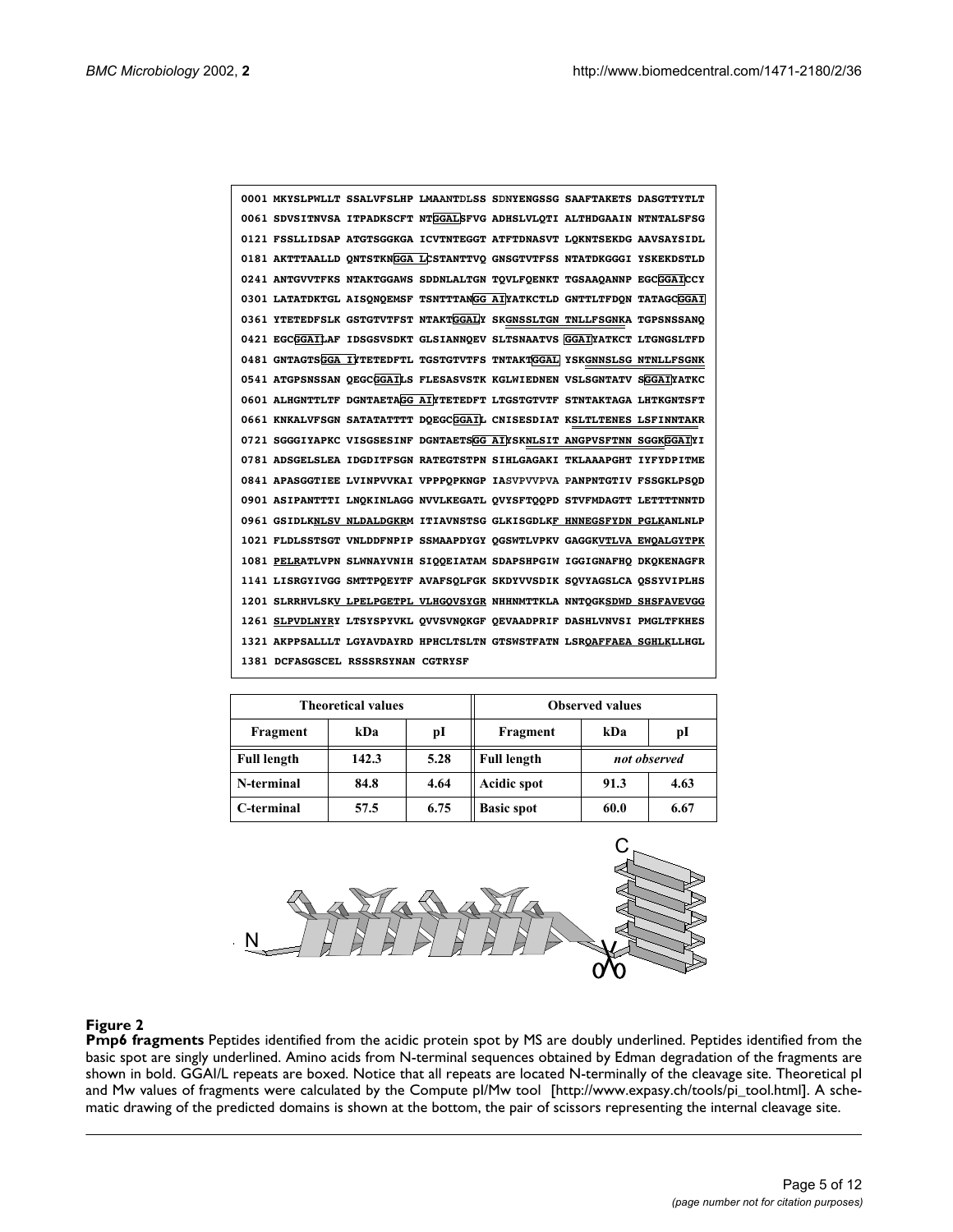

**Visualization of Pmp8 and Pmp10 by two-hour labeling and 2-D PAGE** Sections from autoradiographs of 2-D PAGE separated proteins from *C. pneumoniae* infected cells labeled with  $[35S]$ methionine by two-hour cultivation in a [<sup>35</sup>S]methionine medium added cycloheximide.

Cleavage at this site results in a fragment of a theoretical Mw of 51 kDa, which is in good agreement with the observed Mw of 48 kDa. For the protein spot at 66 kDa containing the N-terminal peptides, cleavage at the signal peptidase cleavage site predicted by Signal-P was confirmed at the amino acid 30 (<sup>30</sup>AHSLHSSELD). The theoretical molecular weight of a fragment starting at this position and ending at the cleavage site at amino acid 1185 is 116 kDa. As no peptides were identified at the Cterminal side of amino acid 548 in the N-terminal fragment, further cleavage or degradation from the C-terminal end will be a likely explanation of the discrepancy between expected and observed values.

Pmp20 was identified just above the 90 kDa Pmps, but as no molecular weight markers were present above 90 kDa, the exact molecular weight of the protein cannot be deduced. However, it is found much lower than the expected 178 kDa and the earlier obtained MS identification of this protein spot was based on peptides located in the C-terminal part of Pmp20 (residues 1057–1069, 1387–1400, 1421–1432, 1506–1527, 1557–1571, 1587–1597, and 1644–1654) indicating that also Pmp20 is cleaved.

#### *2-D PAGE analysis of time dependent expression*

The time of expression of the Pmps identified in the 2-D protein profile was investigated by pulse labeling with [35S]methionine for two-hour-periods followed by 2-D PAGE and autoradiography. Samples were labeled at 12, 24, 36, 42 and 48 hours post infection (hpi). The earliest time for detection of Pmps was 24 hpi, at which time the highest abundant Pmps in the gels (Pmp8 and Pmp10) were only barely visible (figure 3A). The amount of Pmps expressed in a two-hour labeling period increased during the developmental cycle as illustrated for Pmp8 and Pmp10 in figure 3A,3B,3C,3D. In figure [4](#page-6-0) the volumes of Pmp spots (Pmp2, 7, 8, 10, 11, 13, 14 and the C-terminal part of Pmp6) are plotted as percentages of the total spot volumes of the gels at 24, 36 and 48 hpi. The remaining identified Pmps were omitted from this analysis since they could not be confidently quantified due to overlapping spots. Spot volumes were calculated as density integrated over Gaussian area of spots visualized by autoradiography and detected by use of the Melanie II software. The volume of each spot was divided by the number of methionines of the protein. The corrected volume percentages are arbitrary, as the total spot volumes of the gels could not be corrected for methionine content of every protein present in the gel. However, the numbers do reflect the mutual proportion of the measured proteins and the time dependent change in their contribution to the total protein synthesis. Over time, the expression of all the Pmps in figure [4](#page-6-0) increased from below 0.05 units at 24 hpi to between 0.15 and 1.35 units at 48 hpi. The most pronounced increase was from 36 to 48 hpi. Pmp10 was found to be expressed at the highest rate (1.5 units at 48 hpi) followed by Pmp8 (0.6 units at 48 hpi). It must be noted that the apparent level of expression is influenced by the properties of the proteins with respect to separation by 2-D PAGE. However, the Pmps must be expected to exhibit comparable behaviour.

A parallel analysis of the expression of MOMP and DnaK was performed for comparison to the Pmps (figure [4\)](#page-6-0). MOMP is expressed during the growth fase of *Chlamydiae* [25]. DnaK is an early protein [26] and has been suggested to be RB specific and hence to show decreased expression late in the developmental cycle [27]. The expression of MOMP was found to increase at the same rate from 24 to 36 hpi as from 36 to 48 hpi (figure [4\)](#page-6-0). The expression of DnaK was similar to that of MOMP at 24 hpi, but showed no increase from 24 to 36 hpi and decreased from 36 to 48 hpi (figure [4](#page-6-0)).

It can be concluded that all Pmps investigated with respect to time dependent regulation (Pmp2, 6, 7, 8, 10, 11, 13, 14) were found to be strongly up-regulated between 36 and 48 hpi, coinciding with the conversion of RB to EB. This is in agreement with what has been reported for *C. trachomatis* and *C. psittaci* POMPS [28,29]. At 48 hpi Pmp8 and Pmp10 were several fold higher expressed than any other Pmp.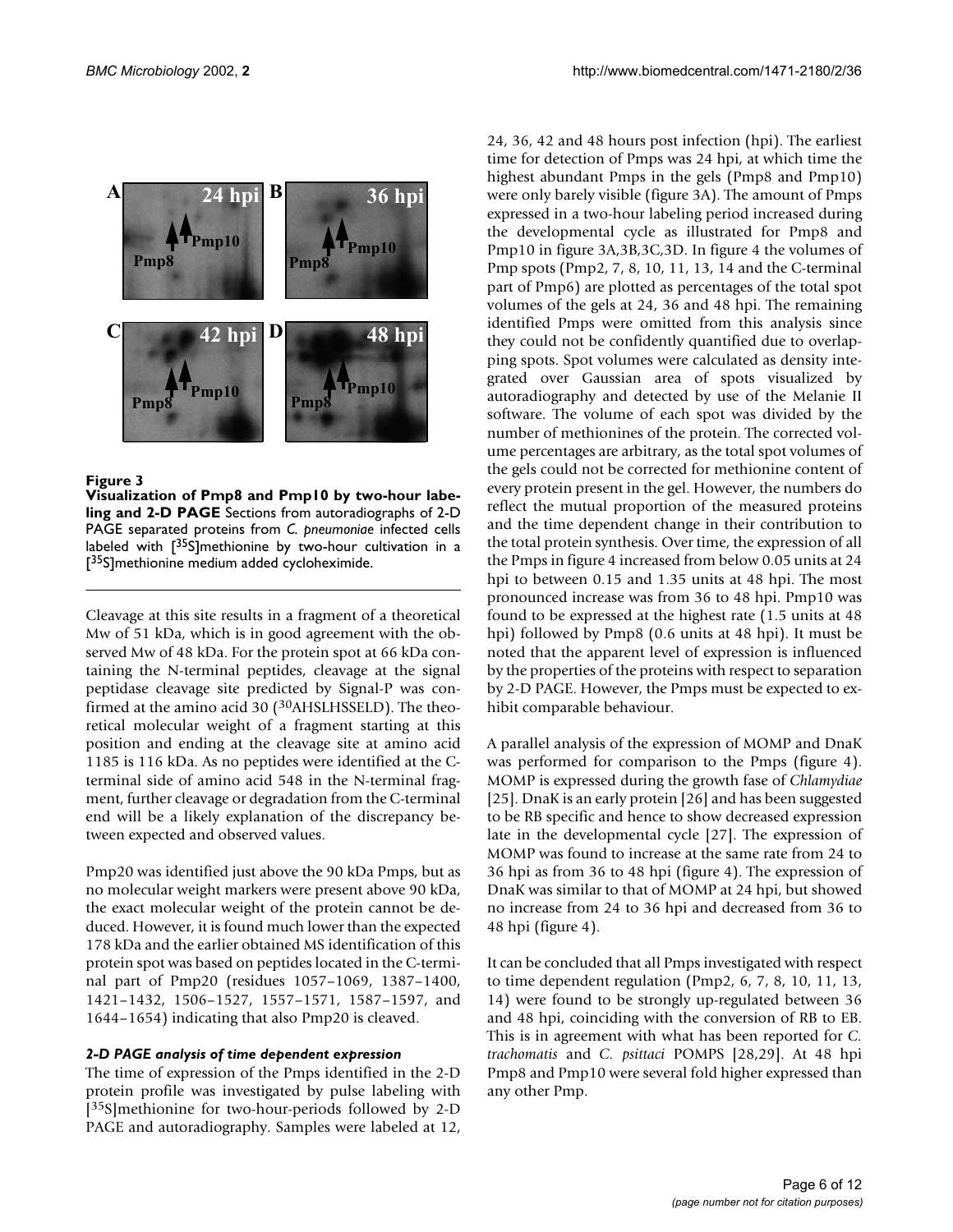<span id="page-6-0"></span>

**Time dependent expression of Pmps** Histogram showing the contribution of selected Pmps to the total amount of protein synthesized in a two-hour labeling period. *Chlamydia* proteins were selectively labeled with [35S]methionine under the addition of cycloheximide to stop host cell protein synthesis, separated by 2-D PAGE and visualized by autoradiography. Infected cells were labeled at 24, 36 and 48 hours post infection. Spots were detected by using the Melaniell software. Spot volumes were calculated as density integrated over Gaussian area, and the percentage of total spot volume in each gel was calculated. The percentages were corrected for the methionine content of each protein. The corrected spot volume percentages are given in arbitrary units at the Y-axis. Only Pmps located in the gel at positions where no overlapping protein spots hindered quantification are depicted. MOMP and DnaK are included as controls.

#### *Immunofluorescence microscopy*

In order to investigate whether the Pmps absent from EBs could be detected during growth in cell culture, the antibodies against these Pmps were used in IMF on *C. pneumoniae* infected HEp-2 cells. Cells cultivated on coverslips were infected and fixed in methanol at 72 hpi. The investigated antibodies were visualized with a FITCH conjugated secondary antibody. The antibodies against rPmp15, 16, 18 and 19, which did not react in IMB, did not react in IMF either (table 1). Furthermore, Pab236-rPmp20 was found not to react in IMF (table 1) although Pmp20 was identified in EB gels by IMB and MS. Examples are shown in figure [5](#page-7-0).

All Pmp antibodies were used in IMF of infected cells that were formalin fixed at 72 hpi. Formalin cross-linking of outer membrane proteins prevents antibodies from penetrating the bacteria so that only proteins in the outer membrane are accessible. MAb18.1-DnaK was included as a control of the impermeability as described earlier [30]. As the DnaK epitope recognized by MAb18.1 is formalin insensitive [30], the lack of reaction of MAb18.1 (figure [5,](#page-7-0)

row 1) must be due to the prevention of reaction of interior proteins by the fixation.

The pAbs raised against recombinant Pmp1, 2, 7, 13, 14, 15, 16, 19 and 20 did not react after formalin fixation. Due to the described cross-reaction of the Pmp antibodies, the reacting antibodies were absorbed with recombinant proteins. The Pmp antibodies were absorbed with rPmps corresponding to the Pmps to which they cross-reacted in IMB and with the rPmps to which they were raised, respectively. The reaction of pAb208-rPmp9 could be prevented by addition of any of the Pmps 6, 8, 10, 11 or 21 (table 2), and hence it must be considered non-specific. The pAbs raised against rPmp6, 8, 11 and 21 were found to react specifically in formalin fixation (table 2), as their reaction was prevented by the recombinant Pmp that they were raised agains, but not by the ones to which they cross reacted in IMB. Pmp8 is shown as an example in figure [5](#page-7-0) (6). Pab203-rPmp10 was not investigated by competition IMF as it was shown to be mono-specific for Pmp10 by IMB.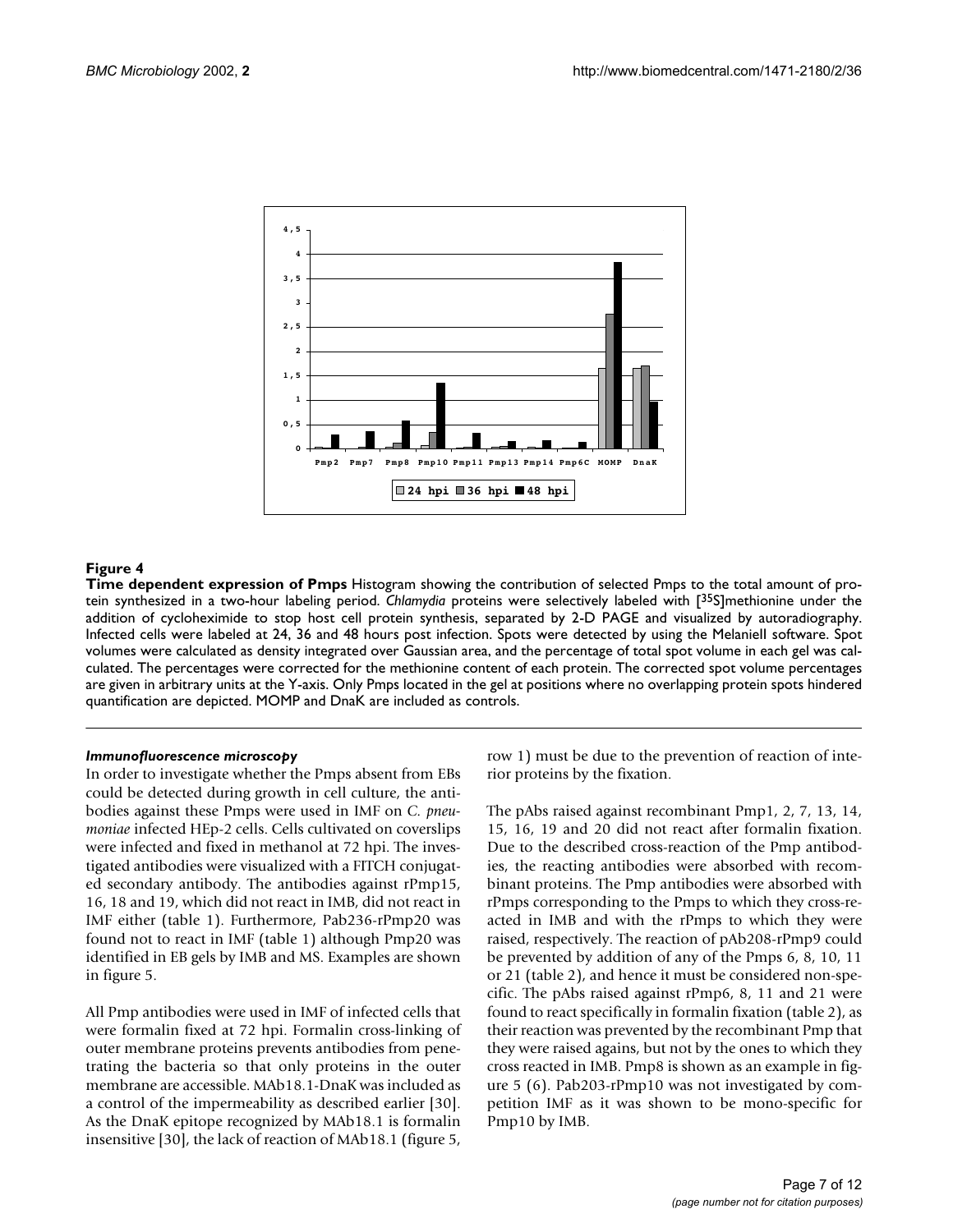<span id="page-7-0"></span>

**Immunofluorescence microscopy of** *C. pneumoniae* **infected HEp-2 cells** Immunofluorescence microscopy pictures of infected HEp-2 cells fixed in methanol or 3.7% formaldehyde at 72 hours post infection (hpi). Bound antibody was detected with a FITCH conjugated secondary antibody. Fixed cells reacted with **1:** Monoclonal antibody recognizing DnaK (MAb18.1), **2:** pAb116-rMOMP, **3:** pAb110-rOmp2, **4:** pAb237-rPmp21, **5:** pAb234-rPmp19. **6:** Competition IMF. Reaction with pAb201-rPmp8 in the presence of: **rPmp8**: rPmp8, to which the antibody was raised, **rPmp10**: rPmp10, to which the antibody cross reacted in IMB, **control**: no recombinant proteins. As rPmp8 prevents reaction of pAb201-rPmp8 whereas rPmp10 does not affect the reaction, we conclude that the observed reaction is specific for Pmp8.

Pmp10 [30,17] and Pmp11[30] have earlier been shown to be surface exposed and the results indicate that this is also the case for Pmp6, 8 and 21. Other Pmps may also be at the surface, but in that case the epitopes recognized by our antibodies have been destroyed by the fixation or in some way masked.

PAb116-rMOMP did not react after formalin fixation (figure [5](#page-7-0), row 2), which is in agreement with earlier reports on the lack of surface exposed linear epitopes of *C. pneumoniae* MOMP [31]. Pab110-rOmp2 did react (figure [5,](#page-7-0) row 3) indicating the presence of surface exposed epitopes of Omp2 in *C. pneumoniae* in opposition to *C. trachomatis* where Omp2 is probably located at the inner surface of the outer membrane complex [32,33].

### **Discussion**

In the present study, cleavage sites of Pmp6 and Pmp21 have been identified, and it is suggested that also Pmp20 is cleaved. Cleavage of the these Pmps explain why they are found at different molecular weight in different studies. Grimwood *et al.* [19] detected the N-terminal fragment of Pmp6 at 90 kDa that was also identified by Vandahl *et al*. [20], whereas Montigiani *et al*. [21] found the lower molecular weight C-terminal fragment of Pmp6. Only a C-terminal fragment of Pmp21 has been described previously [20,21].

There is no similarity in amino acid sequence between the cleavage sites in Pmp6 and Pmp21, but both sites are located between the C-terminal predicted β-barrel [10] and the N-terminal predicted parallel β-helix fold [34]. This position is in agreement with the theory that the Pmps may be autotransporters; as such often cleave off their Nterminal part [10]. However, if the N-terminal part is liberated it would not be detected in IMB using proteins from purified EBs as antigens, and as the N-terminal fragment is detected in EB gels for Pmp6 and Pmp21 it must be concluded that it remains bound to the EB.

Pab236-rPmp20 was raised against a fragment of Pmp20 covering the N-terminal part and some of the C-terminal fragment, but only the C-terminal part could be detected in IMB (data not shown), suggesting that the N-terminal part may be liberated. Pab236-rPmp20 did not react in IMF. It was raised against unfolded recombinant protein and may not recognize the correctly folded protein, especially not if the N-terminal part is liberated or degraded.

The fragments of Pmp6, Pmp20 and Pmp21 were detected after a labeling period of two hours, and no increase in the amount of cleavage products was observed after a chase period of six hours (data not shown). This suggests that the cleavage occurs rapidly after synthesis. We consider it unlikely that the cleavage should be an artificial phenomenon as the infected cells were harvested in a lysis solution containing 7 M urea, 2 M thiourea and reducing agents, and as the results were highly reproducible. The lack of detection of full-length products of the high molecular weight Pmps may be caused by low resolution in 2-D PAGE of such proteins, but full-length products of these were also absent in 1-D IMB by Grimwood *et al.* [19]. Interestingly, Grimwood *et al.* [24] detected Pmp6 from strains TW183 and AR39 at a Mw of 130 kDa, which is the theoretical Mw of Pmp6 in these strains, due to a deletion of the bases encoding amino acids 429 to 559, which does not include the cleavage site.

In the present study we did not detect any of the Pmps15- 18, originating from cluster III. Pmp16 and Pmp18 are the only Pmps lacking a leader sequence. Pmp17 is truncated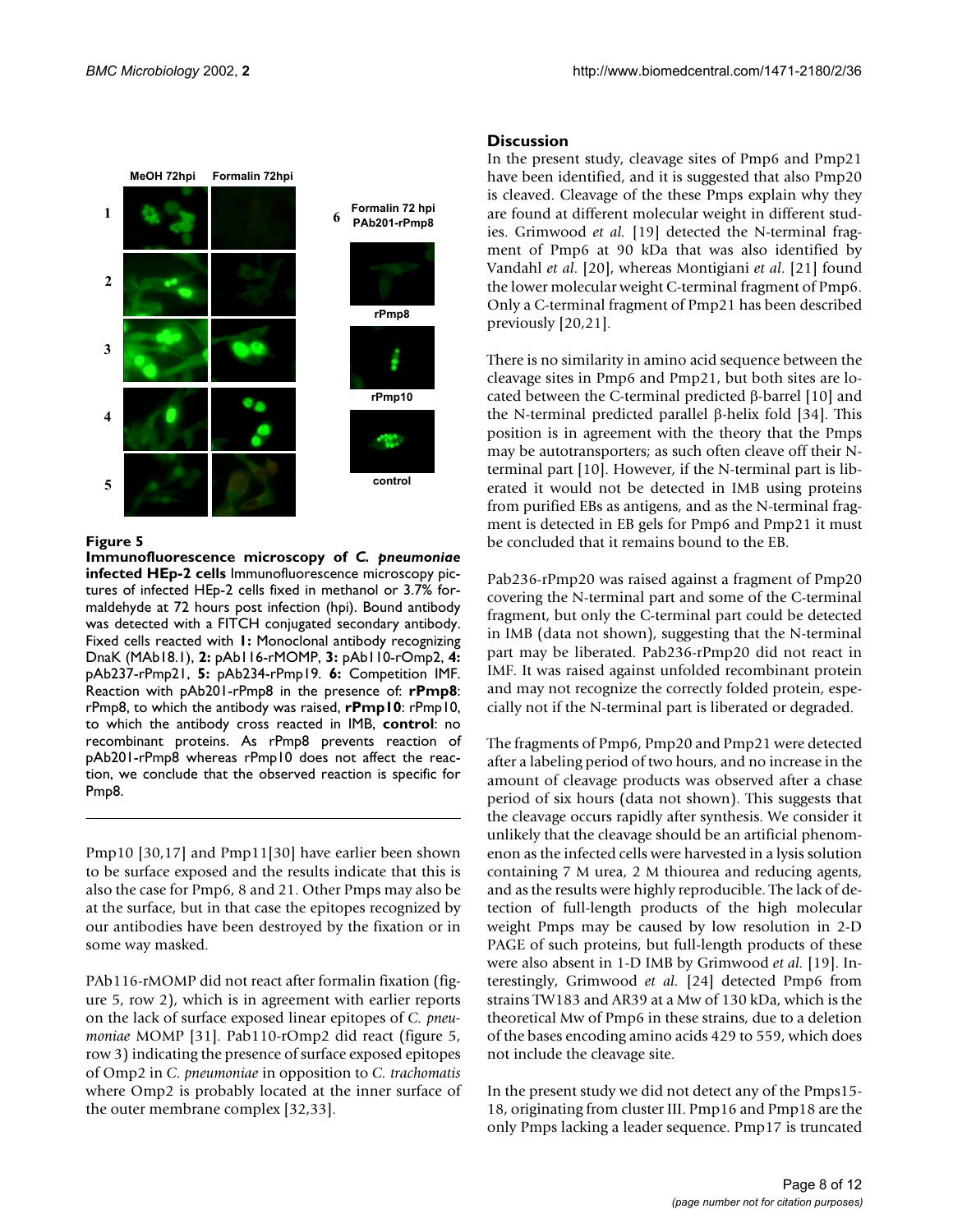|               | none     | rPmp6   | rPmpll  | rPmp8 | rPmp9 | rPmp21 | rPmp7 | rPmp10   |
|---------------|----------|---------|---------|-------|-------|--------|-------|----------|
| pAb221-rPmp6  | $^{++}$  | 0       | $^{++}$ |       |       |        |       |          |
| pAb195-rPmp11 | $^{+++}$ | ٠       | 0       |       |       |        |       |          |
| pAb201-rPmp8  | $^{+++}$ |         |         | 0     |       |        |       | $^{+++}$ |
| pAb208-rPmp9  | $++$     | 0       | 0       | 0     | 0     |        | 0     |          |
| pAb237-rPmp21 | $^{++}$  | $^{++}$ |         |       |       | 0      |       |          |

#### **Table 2: Competition immunofluorescence**

 The results of competition IMF in which the recombinant Pmp listed in the top row was added to an IMF reaction using the polyclonal antibodies listed in the first column. The reactions were carried out only for the shaded table cells: **0**, no reaction; **+**, weak reaction; **++**, moderate reaction; **+++**, strong reaction.

and was thus not investigated. Montigiani *et al.* [21] have reported identification of Pmp16 in *C. pneumoniae* from a clinical isolate, but Grimwood *et al.* [19] found that both Pmp16 and Pmp18 were unstable in CWL029, which may explain that these Pmps were not observed in our study. However, it could also be speculated whether differences have been introduced through laboratory passages. We observe expression of Pmp10 in strain CWL029 whereas it was not detected in strain CWL029 by Grimwood *et al.* [19] due to a frame shift mutation. Grimwood *et al.* [19] have described differences in the expression of Pmp1 and Pmp3 between strains CWL029 and TW183 as determined by immunoblotting, meaning that at least some Pmps are differentially expressed between strains.

Pmp6, Pmp8, Pmp10, Pmp11 and Pmp21 were detected at the surface of the bacteria by formalin fixation IMF. Apart from Pmp21, all the Pmps detected at the surface show greatest similarity to PmpG [4], a constituent of the outer membrane of *C. trachomatis* L2 [35,28]. An explanation of the expansion of the number of *C. pneumoniae* Pmps similar to PmpG could be that *C. pneumoniae* varies its surface to escape the immune defence of the host by changing the expression of Pmps. However, if Pmp expression is changed in order to vary the surface, this is most likely a consequence of the surface localization of Pmps rather than the very reason for the existence of Pmps.

The most highly expressed among all the investigated Pmps at all points in time is Pmp10, which is known to contain surface exposed epitopes [30]. Pmp10 is differentially expressed in infected cell culture [17] and mice [16]. Pmp10 still being the most highly expressed Pmp suggests that it carries out an important function. This function would presumably have to be supplemented in bacteria not expressing Pmp10. Pmp10 contains a predicted signal peptidase II cleavage site directing lipid modification and *pmp11*, which is located next to *pmp10* (but in the opposite direction), encodes the only other predicted lipid modified Pmp. If the function of Pmp10 depends on lipid modification, and this function is needed in bacteria lacking Pmp10, Pmp11 would be the obvious alternative.

The finding that all Pmps are heavily upregulated at the time of conversion of RBs into EBs indicates that the function of these is structural but they may also be needed with respect to attachment or entry of EBs. An N-terminal triangular beta-layer motif could provide the bacteria with a shielding lattice and ensure proper spacing to a host cell or an epitope exposed to the complement system. If the lipid modifications of Pmp10 and Pmp11 are used as anchors inserted into the host cell membrane, subsequent action of other entry molecules would probably depend on proper spacing. However, all theories on functions of the Pmps remain very speculative.

# **Conclusions**

The Pmps investigated with respect to time dependent regulation (Pmp2, Pmp6, Pmp7, Pmp8, Pmp10, Pmp11, Pmp13, and Pmp14) were found to be up-regulated late in the developmental cycle. Due to their reaction in formalin fixation we propose that Pmp6, Pmp8, Pmp10, Pmp11, and Pmp21 are surface exposed. Pmp6, Pmp20 and Pmp21 were found in cleaved forms and the identified cleavage sites of Pmp6 and Pmp21 are in agreement with the theory that the Pmps are autotransporters.

# **Methods**

# *Organisms and cultivation*

*C. pneumoniae* CWL029 (also known as VR1310) (ATTC) was cultivated in semi confluent monolayers of Hep-2 cells (ATCC) as described [20]. Elementary bodies were purified 72 hpi essentially as described [30] with the exception that Visipaque replaced Urografin for gradient making.

# *PCR and cloning*

PCR enzymes were Expand™ High Fidelity (Roche) and reaction conditions were as recommended by the manufac-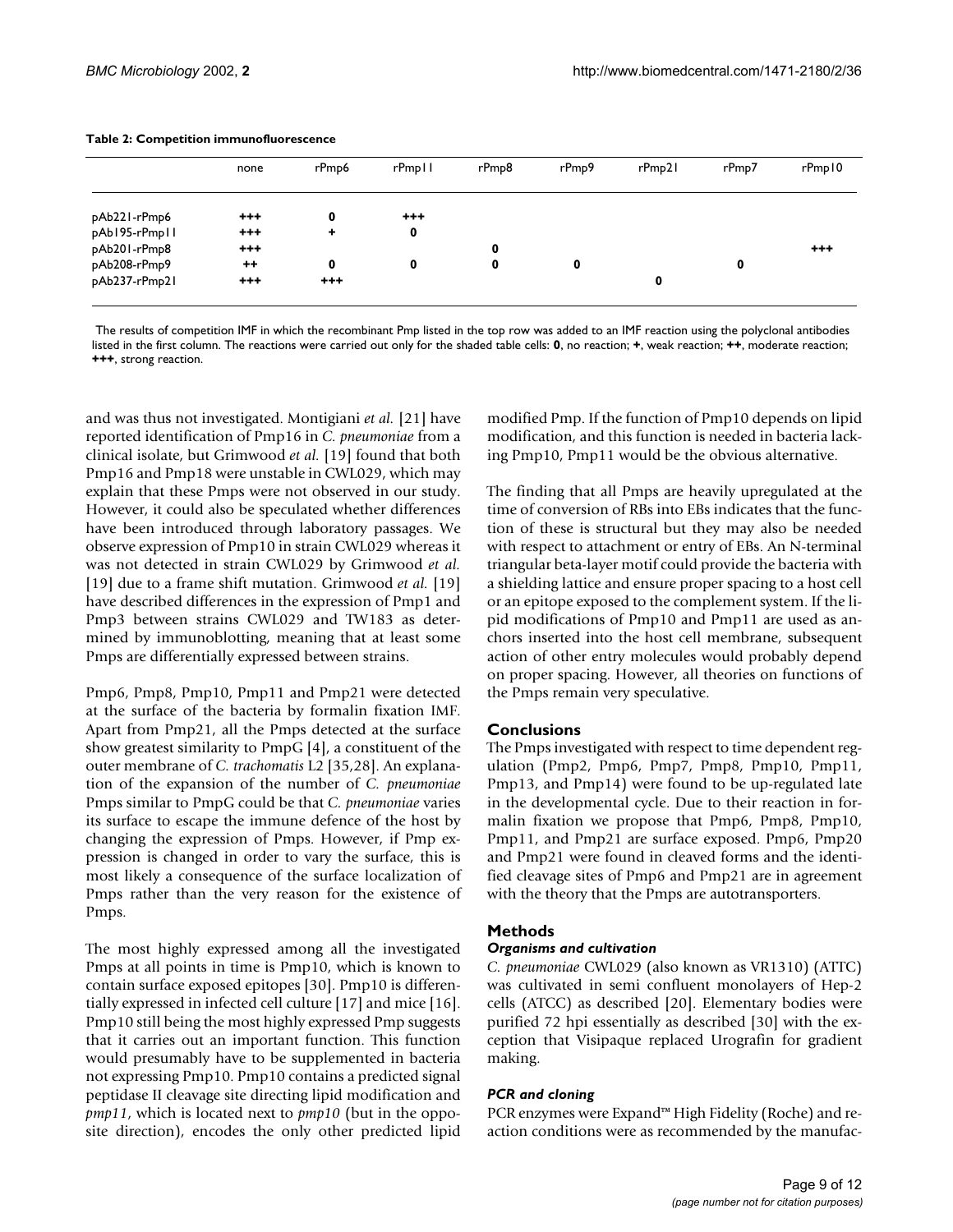turer. As the Ligation-Independent Cloning (LIC) kit (Novagen) was used for cloning of PCR products, all primers (DNA Technology) were designed with LIC specific 5'-sequences: Forward primer: 5' GAC GAC GAC AAG AT *pmp*-sequence 3'. Reverse primer: 5' GAG GAG AAG CCC GGT *pmp*-sequence 3'. Primers for amplification of *pmp* genes were placed as listed in table 1 and the sequences were obtained from GeneBank (AE001363). In those cases where only the N-terminal of the Pmp gene was cloned a stop codon was introduced. The pET 30Ek LIC vector (Novagen) was used for cloning and expression of recombinant protein according to the protocol provided by the manufacturer. Cloning was performed in *E. coli* NovaBlue.

#### *Protein expression and purification*

Plasmid DNA was prepared from NovaBlue cells by the alkaline lysis method and used for transformation of *E. coli* BL21(DE3) by eletroporation. Clones were tested for correct insert sequence by PCR with vector specific primers. The PCR product was used for sequence reactions using the Terminator Ready Reaction Mix (Perkin Elmer), and sequencing performed on an ABI PRISMTM 377 DNA Sequencer (Perkin Elmer). IPTG (1 mM) induction of expression of His-tagged fusion proteins was performed for two hours at 37°C when  $A_{600}$  reached 0.4. Recombinant protein was purified from pelleted cells using HiTrap Ni2+ columns (Amersham Pharmacia). The purity of the recombinant proteins was tested by SDS PAGE and the protein concentration measured by use of the Bradford Protein Assay (BioRad).

# *Production of antibodies*

New Zealand White rabbits were immunized: i) intramuscularly on days 1, 8 and 15 using 10 µg of protein in PBS and 50% Freunds incomplete adjuvant; ii) intravenously on days 29, 36 and 43 using 10 µg of protein in PBS. The rabbits were bled on day 60.

# *Labeling*

Pulse labeling of infected cell cultures was performed by using 100 µCi/mL radioactive methionine (Amersham Pharmacia) in a methionine-free RPMI 1640 medium as described previously [20]. 40 µg/mL cycloheximide was added to inhibit host cell protein synthesis during labeling. Cell cultures were labeled for two-hour-periods at 6, 12, 24, 26, 42, 48 and 54 hpi and harvested immediately after labeling by scraping off in lysis solution (7 M urea, 2 M thiourea, 4% w/v CHAPS, 40 mM Tris base, 65 mM DTE and 2% v/v Pharmalyte 3–10 (Amersham Pharmacia)). Before purification of EB the same labeling periods were used to ensure incorporation of radioactivity into proteins synthesized at all times during the developmental cycle.

#### *Electrophoresis*

One-dimensional SDS gels were run as described [30]. The protocol for two-dimensional gel electrophoresis was as described [20]. First dimension was carried out using non-linear Immobiline Drystrips pH 3–10 (Amersham Pharmacia). Proteins were focused in the strips using an IPGphor (Amersham Pharmacia) applying a voltage of 20 V for rehydration of strips and 120 kVh for focusing. For second dimension 9–16% T gradient polyacrylamide SDS gels were used. Comparative gels were loaded with 300.000 cpm as determined by TCA precipitation and scintillation counting. Gels for N-terminal sequencing were loaded with 600 µg protein from purified unlabeled EB. Gels for MS identification were loaded with 3.000.000 cpm and a total of 600 µg protein – all from purified EB. Gels for IMB were loaded with 75 µg protein from purified unlabeled EB and 300.000 cpm labeled EB protein. Protein spots in gels were visualized by autoradiography as described [20]. Comparative gels were treated with Amplify (Amersham Pharmacia) before exposure to BioMax MR X-ray films (Kodak).

#### *Immunoblotting*

Two-dimensional gels were washed for five min. in double-distilled water and soaked for 30 min. in transfer buffer. PVDF membranes (Immobilon-P, pore size 0.45 µm, Millipore) were soaked for one min. in methanol and then for 30 min. in transfer buffer. The transfer buffer contained: 50 mM Tris, 50 mM boric acid, 0.02% SDS and 10% methanol. The transfer was performed at 90 V and 10°C for four hours. Membranes were blocked in a buffer containing 20 mM Tris, 150 mM NaCl, and 3% gelatine, pH 7.5, washed in washing buffer (20 mM Tris, 500 mM NaCl, 0.05% tween-20) and incubated with polyclonal antibodies (pAbs) diluted 1/300 in antibody buffer (washing buffer added 0.2% gelatine) for one hour at 37°. After three washing steps membranes were incubated with secondary antibody (goat-anti-rabbit-IgG-AP-conjugate, BioRad) diluted 1/2000 for another hour at 37°C. After washing the blots, bound antibody was visualized with 270 µL NBT (50 mg/mL in 70% DMF) and 270 µL BCIP (25 mg/mL in 100% DMF) in 45 mL buffer containing 100 mM NaCl, 5 mM MgCl and 100 mM Tris-HCl at pH 9.5. As a fraction of the EB proteins was radiolabeled, reacting spots could be identified by comparison to a reference gel [20] upon autoradiography of the PVDF membrane [22].

#### *Mass spectrometry*

Protein spots excised from preparative gels were identified by MALDI TOF mass spectrometry as described [20].

#### *N-terminal sequencing*

Protein spots excised and pooled from eight Coomassie Brilliant Blue stained PVDF membranes each loaded with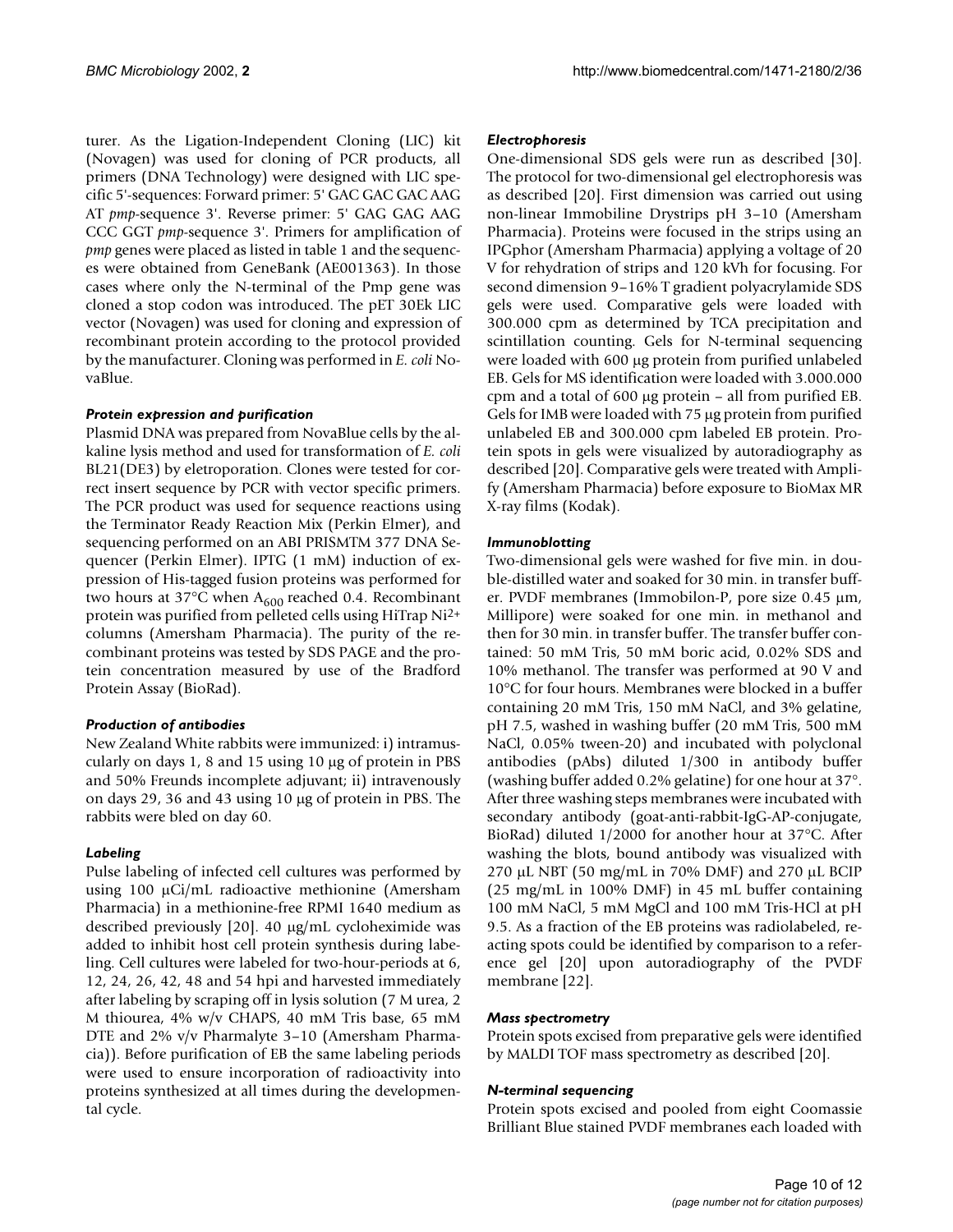600 µg of protein from purified EB were analyzed using an Applied Biosystems 404 protein sequencer (Perkin Elmer).

#### *Immunofluorescence microscopy*

IMF was performed as described [36] analyzing infected cells fixed in methanol or formalin at 72 hpi. Formalin fixed cells were permeabilized with 0.2% Triton X-100 for 10 minutes at room temperature. Bound primary antibody was visualized with a secondary FITCH conjugated antibody (DAKO), which was absorbed to prevent crossreaction.

# **Authors' contributions**

B.B.V. carried out the 2-D PAGE, IMB and IMF experiments, analyzed the Edman degradation results and drafted the manuscript. A.S.P. made the recombinant Pmps. K.G. and J.V. carried out the MS analysis. A.H. carried out the Edman degradation. G.C and S.B. participated in design and coordination of the study. All authors read and approved the final manuscript

#### **Acknowledgements**

We are grateful to Karin Skovgaard Sørensen, Charlotte Holm, Inger Andersen and Lisbet Wellejus Pedersen for excellent technical assistance. The work was supported financially by the European Commision (grant QLRT-1999-31536), the Danish Health Research Council (grants 9700659, 9900750), Helga and Peter Kornings Foundation, Aarhus University Research Foundation, the Concerted Research Actions (GOA) from the Flemish Community and the Fund for Scientific Research – Flanders (Belgium) (F.W.O.-Vlaanderen) of which Kris Gevaert is a Postdoctoral Fellow.

# **References**

- 1. [Kuo CC, Jackson LA, Campbell LA, Grayston JT:](http://www.ncbi.nlm.nih.gov/entrez/query.fcgi?cmd=Retrieve&db=PubMed&dopt=Abstract&list_uids=8665464) **[Chlamydia pneu](http://www.ncbi.nlm.nih.gov/entrez/query.fcgi?cmd=Retrieve&db=PubMed&dopt=Abstract&list_uids=8665464)[moniae \(TWAR\).](http://www.ncbi.nlm.nih.gov/entrez/query.fcgi?cmd=Retrieve&db=PubMed&dopt=Abstract&list_uids=8665464)** *Clin Microbiol Rev* 1995, **8(4):**451-461
- 2. [Moulder JW:](http://www.ncbi.nlm.nih.gov/entrez/query.fcgi?cmd=Retrieve&db=PubMed&dopt=Abstract&list_uids=2030670) **[Interaction of chlamydiae and host cells in vitro.](http://www.ncbi.nlm.nih.gov/entrez/query.fcgi?cmd=Retrieve&db=PubMed&dopt=Abstract&list_uids=2030670)** *Microbiol Rev* 1991, **55(1):**143-190
- 3. [Wolf K, Fischer E, Hackstadt T:](http://www.ncbi.nlm.nih.gov/entrez/query.fcgi?cmd=Retrieve&db=PubMed&dopt=Abstract&list_uids=10.1128/IAI.68.4.2379-2385.2000) **[Ultrastructural analysis of devel](http://www.ncbi.nlm.nih.gov/entrez/query.fcgi?cmd=Retrieve&db=PubMed&dopt=Abstract&list_uids=97433)[opmental events in Chlamydia pneumoniae-infected cells.](http://www.ncbi.nlm.nih.gov/entrez/query.fcgi?cmd=Retrieve&db=PubMed&dopt=Abstract&list_uids=97433)** *Infect Immun* 2000, **68(4):**2379-2385
- 4. [Grimwood J, Stephens RS:](http://www.ncbi.nlm.nih.gov/entrez/query.fcgi?cmd=Retrieve&db=PubMed&dopt=Abstract&list_uids=10587946) **[Computational analysis of the poly](http://www.ncbi.nlm.nih.gov/entrez/query.fcgi?cmd=Retrieve&db=PubMed&dopt=Abstract&list_uids=10587946)[morphic membrane protein superfamily of Chlamydia tra](http://www.ncbi.nlm.nih.gov/entrez/query.fcgi?cmd=Retrieve&db=PubMed&dopt=Abstract&list_uids=10587946)[chomatis and Chlamydia pneumoniae.](http://www.ncbi.nlm.nih.gov/entrez/query.fcgi?cmd=Retrieve&db=PubMed&dopt=Abstract&list_uids=10587946)** *Microb Comp Genomics* 1999, **4(3):**187-201
- Stephens RS, Kalman S, Lammel C, Fan J, Marathe R, Aravind L, Mitch[ell W, Olinger L, Tatusov RL, Zhao Q, Koonin EV, Davis RW:](http://www.ncbi.nlm.nih.gov/entrez/query.fcgi?cmd=Retrieve&db=PubMed&dopt=Abstract&list_uids=9784136) **[Ge](http://www.ncbi.nlm.nih.gov/entrez/query.fcgi?cmd=Retrieve&db=PubMed&dopt=Abstract&list_uids=10.1126/science.282.5389.754)[nome sequence of an obligate intracellular pathogen of](http://www.ncbi.nlm.nih.gov/entrez/query.fcgi?cmd=Retrieve&db=PubMed&dopt=Abstract&list_uids=10.1126/science.282.5389.754) [humans: Chlamydia trachomatis.](http://www.ncbi.nlm.nih.gov/entrez/query.fcgi?cmd=Retrieve&db=PubMed&dopt=Abstract&list_uids=10.1126/science.282.5389.754)** *Science* 1998, **282(5389):**754- 759
- 6. [Cevenini R, Donati M, Brocchi E, De Simone F, La Placa M:](http://www.ncbi.nlm.nih.gov/entrez/query.fcgi?cmd=Retrieve&db=PubMed&dopt=Abstract&list_uids=1714846) **[Partial](http://www.ncbi.nlm.nih.gov/entrez/query.fcgi?cmd=Retrieve&db=PubMed&dopt=Abstract&list_uids=1714846) characterization of an 89-kDa highly immunoreactive pro[tein from Chlamydia psittaci A/22 causing ovine abortion.](http://www.ncbi.nlm.nih.gov/entrez/query.fcgi?cmd=Retrieve&db=PubMed&dopt=Abstract&list_uids=1714846)** *FEMS Microbiol Lett* 1991, **65(1):**111-115
- 7. [Souriau A, Salinas J, De Sa C, Layachi K, Rodolakis A:](http://www.ncbi.nlm.nih.gov/entrez/query.fcgi?cmd=Retrieve&db=PubMed&dopt=Abstract&list_uids=7517111) **[Identification](http://www.ncbi.nlm.nih.gov/entrez/query.fcgi?cmd=Retrieve&db=PubMed&dopt=Abstract&list_uids=7517111) of subspecies- and serotype 1-specific epitopes on the 80- to [90-kilodalton protein region of Chlamydia psittaci that may](http://www.ncbi.nlm.nih.gov/entrez/query.fcgi?cmd=Retrieve&db=PubMed&dopt=Abstract&list_uids=7517111) [be useful for diagnosis of chlamydial induced abortion.](http://www.ncbi.nlm.nih.gov/entrez/query.fcgi?cmd=Retrieve&db=PubMed&dopt=Abstract&list_uids=7517111)** *Am J Vet Res* 1994, **55(4):**510-514
- 8. [Longbottom D, Russell M, Dunbar SM, Jones GE, Herring AJ:](http://www.ncbi.nlm.nih.gov/entrez/query.fcgi?cmd=Retrieve&db=PubMed&dopt=Abstract&list_uids=9529048) **[Molec](http://www.ncbi.nlm.nih.gov/entrez/query.fcgi?cmd=Retrieve&db=PubMed&dopt=Abstract&list_uids=108055)ular cloning and characterization of the genes coding for the [highly immunogenic cluster of 90-kilodalton envelope pro](http://www.ncbi.nlm.nih.gov/entrez/query.fcgi?cmd=Retrieve&db=PubMed&dopt=Abstract&list_uids=108055)teins from the Chlamydia psittaci subtype that causes abor[tion in sheep.](http://www.ncbi.nlm.nih.gov/entrez/query.fcgi?cmd=Retrieve&db=PubMed&dopt=Abstract&list_uids=108055)** *Infect Immun* 1998, **66(4):**1317-1324
- 9. [Longbottom D, Findlay J, Vretou E, Dunbar SM:](http://www.ncbi.nlm.nih.gov/entrez/query.fcgi?cmd=Retrieve&db=PubMed&dopt=Abstract&list_uids=9675857) **[Immunoelectron](http://www.ncbi.nlm.nih.gov/entrez/query.fcgi?cmd=Retrieve&db=PubMed&dopt=Abstract&list_uids=10.1016/S0378-1097(98)00187-6) [microscopic localisation of the OMP90 family on the outer](http://www.ncbi.nlm.nih.gov/entrez/query.fcgi?cmd=Retrieve&db=PubMed&dopt=Abstract&list_uids=10.1016/S0378-1097(98)00187-6) [membrane surface of Chlamydia psittaci.](http://www.ncbi.nlm.nih.gov/entrez/query.fcgi?cmd=Retrieve&db=PubMed&dopt=Abstract&list_uids=10.1016/S0378-1097(98)00187-6)** *FEMS Microbiol Lett* 1998, **164(1):**111-117
- 10. [Henderson IR, Lam AC:](http://www.ncbi.nlm.nih.gov/entrez/query.fcgi?cmd=Retrieve&db=PubMed&dopt=Abstract&list_uids=11728862) **[Polymorphic proteins of Chlamydia](http://www.ncbi.nlm.nih.gov/entrez/query.fcgi?cmd=Retrieve&db=PubMed&dopt=Abstract&list_uids=10.1016/S0966-842X(01)02234-X) [spp.--autotransporters beyond the Proteobacteria.](http://www.ncbi.nlm.nih.gov/entrez/query.fcgi?cmd=Retrieve&db=PubMed&dopt=Abstract&list_uids=10.1016/S0966-842X(01)02234-X)** *TRENDS in Microbiology* 2001, **9(12):**573-578
- 11. Birkelund S, Christiansen G, Vandahl B, Pedersen ASH: **Proceedings of the Tenth International Symposium on Human Chlamydial Infection** 2002, 551-554
- 12. [Veiga E, Sugawara E, Nikaido H, de Lorenzo V, Fernandez LA:](http://www.ncbi.nlm.nih.gov/entrez/query.fcgi?cmd=Retrieve&db=PubMed&dopt=Abstract&list_uids=11980709) **[Export](http://www.ncbi.nlm.nih.gov/entrez/query.fcgi?cmd=Retrieve&db=PubMed&dopt=Abstract&list_uids=125980) [of autotransported proteins proceeds through an oligomeric](http://www.ncbi.nlm.nih.gov/entrez/query.fcgi?cmd=Retrieve&db=PubMed&dopt=Abstract&list_uids=125980) [ring shaped by C-terminal domains.](http://www.ncbi.nlm.nih.gov/entrez/query.fcgi?cmd=Retrieve&db=PubMed&dopt=Abstract&list_uids=125980)** *EMBO J* 2002, **21(9):**2122- 2131
- 13. [Read TD, Brunham RC, Shen C, Gill SR, Heidelberg JF, White O,](http://www.ncbi.nlm.nih.gov/entrez/query.fcgi?cmd=Retrieve&db=PubMed&dopt=Abstract&list_uids=10.1093/nar/28.6.1397) Hickey EK, Peterson J, Utterback T, Berry K, Bass S, Linher K, Wei[dman J, Khouri H, Craven B, Bowman C, Dodson R, Gwinn M, Nelson](http://www.ncbi.nlm.nih.gov/entrez/query.fcgi?cmd=Retrieve&db=PubMed&dopt=Abstract&list_uids=10.1093/nar/28.6.1397) W, DeBoy R, Kolonay J, McClarty G, Salzberg SL, Eisen J, Fraser CM: **[Genome sequences of Chlamydia trachomatis MoPn and](http://www.ncbi.nlm.nih.gov/entrez/query.fcgi?cmd=Retrieve&db=PubMed&dopt=Abstract&list_uids=111046) [Chlamydia pneumoniae AR39.](http://www.ncbi.nlm.nih.gov/entrez/query.fcgi?cmd=Retrieve&db=PubMed&dopt=Abstract&list_uids=111046)** *Nucleic Acids Res* 2000, **28(6):**1397-1406
- 14. [Shirai M, Hirakawa H, Ouchi K, Tabuchi M, Kishi F, Kimoto M,](http://www.ncbi.nlm.nih.gov/entrez/query.fcgi?cmd=Retrieve&db=PubMed&dopt=Abstract&list_uids=10839753) [Takeuchi H, Nishida J, Shibata K, Fujinaga R, Yoneda H, Matsushima](http://www.ncbi.nlm.nih.gov/entrez/query.fcgi?cmd=Retrieve&db=PubMed&dopt=Abstract&list_uids=10839753) H, Tanaka C, Furukawa S, Miura K, Nakazawa A, Ishii K, Shiba T, Hat[tori M, Kuhara S, Nakazawa T:](http://www.ncbi.nlm.nih.gov/entrez/query.fcgi?cmd=Retrieve&db=PubMed&dopt=Abstract&list_uids=10839753) **[Comparison of outer membrane](http://www.ncbi.nlm.nih.gov/entrez/query.fcgi?cmd=Retrieve&db=PubMed&dopt=Abstract&list_uids=10.1086/315616) protein genes omp and pmp in the whole genome sequences [of Chlamydia pneumoniae isolates from Japan and the Unit](http://www.ncbi.nlm.nih.gov/entrez/query.fcgi?cmd=Retrieve&db=PubMed&dopt=Abstract&list_uids=10.1086/315616)[ed States.](http://www.ncbi.nlm.nih.gov/entrez/query.fcgi?cmd=Retrieve&db=PubMed&dopt=Abstract&list_uids=10.1086/315616)** *J Infect Dis* 2000, **181(Suppl 3):**S524-S527
- 15. [Brunham RC, Plummer FA, Stephens RS:](http://www.ncbi.nlm.nih.gov/entrez/query.fcgi?cmd=Retrieve&db=PubMed&dopt=Abstract&list_uids=8500868) **[Bacterial antigenic vari](http://www.ncbi.nlm.nih.gov/entrez/query.fcgi?cmd=Retrieve&db=PubMed&dopt=Abstract&list_uids=8500868)[ation, host immune response, and pathogen-host coevolu](http://www.ncbi.nlm.nih.gov/entrez/query.fcgi?cmd=Retrieve&db=PubMed&dopt=Abstract&list_uids=8500868)[tion.](http://www.ncbi.nlm.nih.gov/entrez/query.fcgi?cmd=Retrieve&db=PubMed&dopt=Abstract&list_uids=8500868)** *Infect Immun* 1993, **61(6):**2273-2276
- Birkelund S, Knudsen K, Madsen AS, Falk E, Mygind P, Christiansen G: **Proceedings of the Ninth International Symposium on Human Chlamydial Infection** 1998, 275-278
- 17. [Pedersen AS, Christiansen G, Birkelund S:](http://www.ncbi.nlm.nih.gov/entrez/query.fcgi?cmd=Retrieve&db=PubMed&dopt=Abstract&list_uids=11583841) **[Differential expression](http://www.ncbi.nlm.nih.gov/entrez/query.fcgi?cmd=Retrieve&db=PubMed&dopt=Abstract&list_uids=11583841) [of Pmp10 in cell culture infected with Chlamydia pneumoni](http://www.ncbi.nlm.nih.gov/entrez/query.fcgi?cmd=Retrieve&db=PubMed&dopt=Abstract&list_uids=11583841)[ae CWL029.](http://www.ncbi.nlm.nih.gov/entrez/query.fcgi?cmd=Retrieve&db=PubMed&dopt=Abstract&list_uids=11583841)** *FEMS Microbiol Lett* 2001, **203(2):**153-159
- 18. Lindquist EA, Stephens RS: **Proceedings of the Ninth International Symposium on Human Chlamydial Infection.** 1998, 259-262
- 19. [Grimwood J, Olinger L, Stephens RS:](http://www.ncbi.nlm.nih.gov/entrez/query.fcgi?cmd=Retrieve&db=PubMed&dopt=Abstract&list_uids=11254597) **[Expression of Chlamydia](http://www.ncbi.nlm.nih.gov/entrez/query.fcgi?cmd=Retrieve&db=PubMed&dopt=Abstract&list_uids=98169) [pneumoniae polymorphic membrane protein family genes.](http://www.ncbi.nlm.nih.gov/entrez/query.fcgi?cmd=Retrieve&db=PubMed&dopt=Abstract&list_uids=98169)** *Infect Immun* 2001, **69(4):**2383-2389
- 20. [Vandahl BB, Birkelund S, Demol H, Hoorelbeke B, Christiansen G.,](http://www.ncbi.nlm.nih.gov/entrez/query.fcgi?cmd=Retrieve&db=PubMed&dopt=Abstract&list_uids=11358148) [Vandekerckhove J, Gevaert K:](http://www.ncbi.nlm.nih.gov/entrez/query.fcgi?cmd=Retrieve&db=PubMed&dopt=Abstract&list_uids=11358148) **[Proteome analysis of the Chlamy](http://www.ncbi.nlm.nih.gov/entrez/query.fcgi?cmd=Retrieve&db=PubMed&dopt=Abstract&list_uids=10.1002/1522-2683()22:6<1204::AID-ELPS1204>3.0.CO;2-M)[dia pneumoniae elementary body.](http://www.ncbi.nlm.nih.gov/entrez/query.fcgi?cmd=Retrieve&db=PubMed&dopt=Abstract&list_uids=10.1002/1522-2683()22:6<1204::AID-ELPS1204>3.0.CO;2-M)** *Electrophoresis* 2001, **22(6):**1204-1223
- 21. [Montigiani S, Falugi F, Scarselli M, Finco O, Petracca R, Galli G, Mariani](http://www.ncbi.nlm.nih.gov/entrez/query.fcgi?cmd=Retrieve&db=PubMed&dopt=Abstract&list_uids=10.1128/IAI.70.1.368-379.2002) [M, Manetti R, Agnusdei M, Cevinini R, Donati M, Nogarotto R, Norais](http://www.ncbi.nlm.nih.gov/entrez/query.fcgi?cmd=Retrieve&db=PubMed&dopt=Abstract&list_uids=10.1128/IAI.70.1.368-379.2002) [N, Garaguso I, Saletti G, Rosa D, Ratti G, Grandi G:](http://www.ncbi.nlm.nih.gov/entrez/query.fcgi?cmd=Retrieve&db=PubMed&dopt=Abstract&list_uids=10.1128/IAI.70.1.368-379.2002) **[Genomic ap](http://www.ncbi.nlm.nih.gov/entrez/query.fcgi?cmd=Retrieve&db=PubMed&dopt=Abstract&list_uids=127649)[proach for analysis of surface proteins in Chlamydia pneu](http://www.ncbi.nlm.nih.gov/entrez/query.fcgi?cmd=Retrieve&db=PubMed&dopt=Abstract&list_uids=127649)[moniae.](http://www.ncbi.nlm.nih.gov/entrez/query.fcgi?cmd=Retrieve&db=PubMed&dopt=Abstract&list_uids=127649)** *Infect Immun* 2002, **70(1):**368-379
- 22. [Christiansen G, Pedersen AS, Hjernø K, Vandahl B, Birkelund S:](http://www.ncbi.nlm.nih.gov/entrez/query.fcgi?cmd=Retrieve&db=PubMed&dopt=Abstract&list_uids=10839754) **[Po](http://www.ncbi.nlm.nih.gov/entrez/query.fcgi?cmd=Retrieve&db=PubMed&dopt=Abstract&list_uids=10.1086/315633)[tential relevance of Chlamydia pneumoniae surface proteins](http://www.ncbi.nlm.nih.gov/entrez/query.fcgi?cmd=Retrieve&db=PubMed&dopt=Abstract&list_uids=10.1086/315633) [to an effective vaccine.](http://www.ncbi.nlm.nih.gov/entrez/query.fcgi?cmd=Retrieve&db=PubMed&dopt=Abstract&list_uids=10.1086/315633)** *J Infect Dis* 2000, **181(Suppl 3):**S528-S537
- 23. [Nielsen H, Engelbrecht J, Brunak S, von Heijne G:](http://www.ncbi.nlm.nih.gov/entrez/query.fcgi?cmd=Retrieve&db=PubMed&dopt=Abstract&list_uids=9051728) **[Identification of](http://www.ncbi.nlm.nih.gov/entrez/query.fcgi?cmd=Retrieve&db=PubMed&dopt=Abstract&list_uids=10.1093/protein/10.1.1) [prokaryotic and eukaryotic signal peptides and prediction of](http://www.ncbi.nlm.nih.gov/entrez/query.fcgi?cmd=Retrieve&db=PubMed&dopt=Abstract&list_uids=10.1093/protein/10.1.1) [their cleavage sites.](http://www.ncbi.nlm.nih.gov/entrez/query.fcgi?cmd=Retrieve&db=PubMed&dopt=Abstract&list_uids=10.1093/protein/10.1.1)** *Protein Eng* 1997, **10(1):**1-6
- [http://www.cbs.dtu.dk/services/SignalP-2.0/]
- 25. [Hatch TP, Miceli M, Sublett JE:](http://www.ncbi.nlm.nih.gov/entrez/query.fcgi?cmd=Retrieve&db=PubMed&dopt=Abstract&list_uids=3944054) **[Synthesis of disulfide-bonded out](http://www.ncbi.nlm.nih.gov/entrez/query.fcgi?cmd=Retrieve&db=PubMed&dopt=Abstract&list_uids=3944054)[er membrane proteins during the developmental cycle of](http://www.ncbi.nlm.nih.gov/entrez/query.fcgi?cmd=Retrieve&db=PubMed&dopt=Abstract&list_uids=3944054) [Chlamydia psittaci and Chlamydia trachomatis.](http://www.ncbi.nlm.nih.gov/entrez/query.fcgi?cmd=Retrieve&db=PubMed&dopt=Abstract&list_uids=3944054)** *J Bacteriol* 1986, **165(2):**379-385
- 26. [Lundemose AG, Birkelund S, Larsen PM, Fey SJ, Christiansen G:](http://www.ncbi.nlm.nih.gov/entrez/query.fcgi?cmd=Retrieve&db=PubMed&dopt=Abstract&list_uids=2196228) **[Characterization and identification of early proteins in](http://www.ncbi.nlm.nih.gov/entrez/query.fcgi?cmd=Retrieve&db=PubMed&dopt=Abstract&list_uids=2196228) [Chlamydia trachomatis serovar L2 by two-dimensional gel](http://www.ncbi.nlm.nih.gov/entrez/query.fcgi?cmd=Retrieve&db=PubMed&dopt=Abstract&list_uids=2196228) [electrophoresis.](http://www.ncbi.nlm.nih.gov/entrez/query.fcgi?cmd=Retrieve&db=PubMed&dopt=Abstract&list_uids=2196228)** *Infect Immun* 1990, **58(8):**2478-2486
- 27. [Birkelund S:](http://www.ncbi.nlm.nih.gov/entrez/query.fcgi?cmd=Retrieve&db=PubMed&dopt=Abstract&list_uids=1526183) **[The molecular biology and diagnostics of Chlamy](http://www.ncbi.nlm.nih.gov/entrez/query.fcgi?cmd=Retrieve&db=PubMed&dopt=Abstract&list_uids=1526183)[dia trachomatis.](http://www.ncbi.nlm.nih.gov/entrez/query.fcgi?cmd=Retrieve&db=PubMed&dopt=Abstract&list_uids=1526183)** *Dan Med Bull* 1992, **39(4):**304-320
- 28. [Tanzer RJ, Hatch TP:](http://www.ncbi.nlm.nih.gov/entrez/query.fcgi?cmd=Retrieve&db=PubMed&dopt=Abstract&list_uids=10.1128/JB.183.8.2686-2690.2001) **[Characterization of outer membrane pro](http://www.ncbi.nlm.nih.gov/entrez/query.fcgi?cmd=Retrieve&db=PubMed&dopt=Abstract&list_uids=95189)[teins in Chlamydia trachomatis LGV serovar L2.](http://www.ncbi.nlm.nih.gov/entrez/query.fcgi?cmd=Retrieve&db=PubMed&dopt=Abstract&list_uids=95189)** *J Bacteriol* 2001, **183(8):**2686-2690
- 29. [Tanzer RJ, Longbottom D, Hatch TP:](http://www.ncbi.nlm.nih.gov/entrez/query.fcgi?cmd=Retrieve&db=PubMed&dopt=Abstract&list_uids=10.1128/IAI.69.4.2428-2434.2001) **[Identification of polymor](http://www.ncbi.nlm.nih.gov/entrez/query.fcgi?cmd=Retrieve&db=PubMed&dopt=Abstract&list_uids=98175)[phic outer membrane proteins of Chlamydia psittaci 6BC.](http://www.ncbi.nlm.nih.gov/entrez/query.fcgi?cmd=Retrieve&db=PubMed&dopt=Abstract&list_uids=98175)** *Infect Immun* 2001, **69(4):**2428-2434
- 30. [Knudsen K, Madsen AS, Mygind P, Christiansen G, Birkelund S:](http://www.ncbi.nlm.nih.gov/entrez/query.fcgi?cmd=Retrieve&db=PubMed&dopt=Abstract&list_uids=9864239) **[Iden](http://www.ncbi.nlm.nih.gov/entrez/query.fcgi?cmd=Retrieve&db=PubMed&dopt=Abstract&list_uids=96320)[tification of two novel genes encoding 97- to 99-kilodalton](http://www.ncbi.nlm.nih.gov/entrez/query.fcgi?cmd=Retrieve&db=PubMed&dopt=Abstract&list_uids=96320) [outer membrane proteins of Chlamydia pneumoniae.](http://www.ncbi.nlm.nih.gov/entrez/query.fcgi?cmd=Retrieve&db=PubMed&dopt=Abstract&list_uids=96320)** *Infect Immun* 1999, **67(1):**375-383